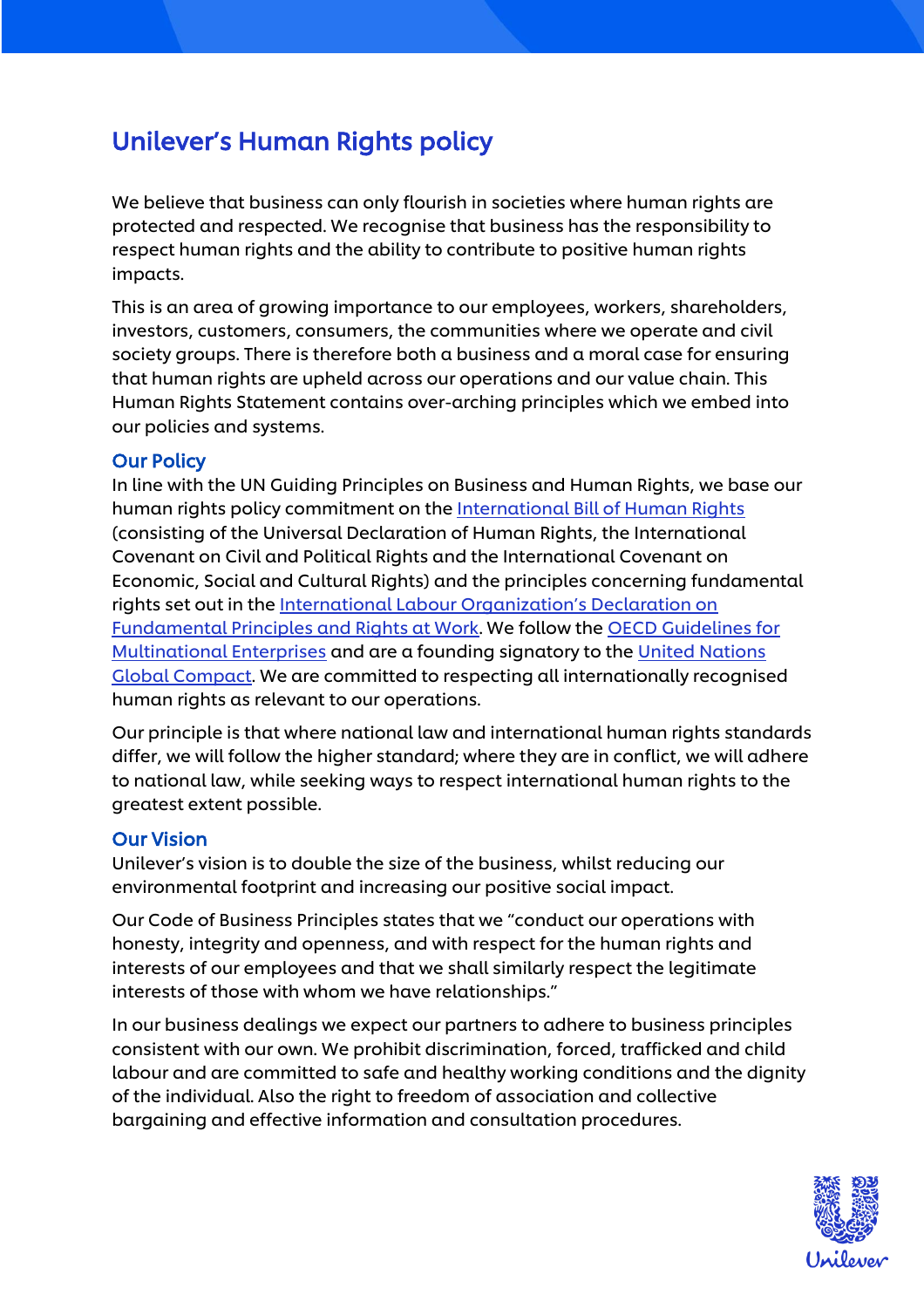We conduct our Security operations in alignment with the Group Security Framework, national legal requirements and international standards. We recognise the importance of land rights. We are committed to the principle of free, prior and informed consent, and support its implementation by national authorities.

#### Responsible Sourcing

We have a large and diverse extended supply chain and we recognise the critical role our suppliers play in helping us to source responsibly and sustainably. Our [Responsible Sourcing Policy](https://www.unilever.com/Images/responsible-sourcing-policy-interactive-final_tcm244-504736_en.pdf) sets out our expectations with regards to the respect for the human rights, including labour rights, of the workers in our extended supply chain.

We will only work with suppliers who implement our Responsible Sourcing Policy. They must agree to ensure transparency, to remedy any shortcomings, and to drive continuous improvement.

Our Responsible Sourcing Policy contains clear requirements and guidance on grievance mechanisms.

### Addressing Human Rights Impacts

We recognise that we must take steps to identify and address any actual or potential adverse impacts with which we may be involved whether directly or indirectly through our own activities or our business relationships. We manage these risks by integrating the responses to our due diligence into our policies and internal systems, acting on the findings, tracking our actions, and communicating with our stakeholders about how we address impacts.

We understand that human rights due diligence is an ongoing process that requires particular attention at certain stages in our business activities, such as when we form new partnerships or our operating conditions change, as these changes may create new potential or actual impacts on human rights.

In certain countries where we operate, there are particularly high, systemic risks of human rights abuses. We understand that this means that we must put in place additional due diligence to assess these risks and address them effectively, where appropriate, using our leverage to work either in one-to-one relationships or in broad-based partnerships.

We recognise the importance of dialogue with our employees, workers and external stakeholders who are or could potentially be affected by our actions. We pay particular attention to individuals or groups who may be at greater risk of negative human rights impacts due to their vulnerability or marginalisation and recognise that women and men may face different risks.

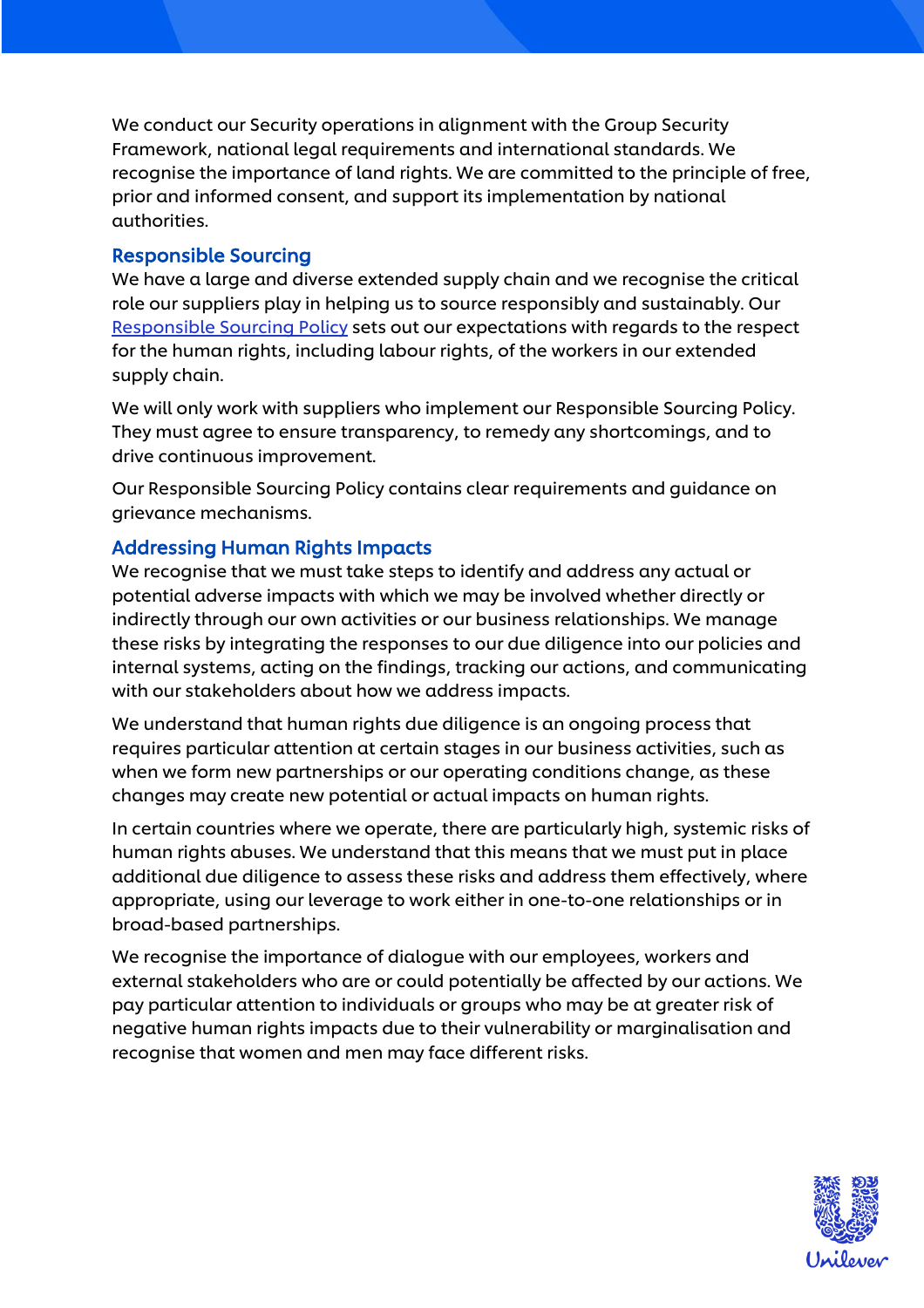## **Remedy**

We place importance on the provision of effective remedy wherever human rights impacts occur through company-based grievance mechanisms. We continue to build the awareness and knowledge of our employees and workers on human rights, including labour rights, encouraging them to speak up, without retribution, about any concerns they may have, including through our grievance channels. We are committed to continue increasing the capacity of our management to effectively identify and respond to concerns. We also promote the provision of effective grievance mechanisms by our suppliers.

## Empowering Women through Rights, Skills and Opportunities

Around the world many women face discrimination and disadvantage, lack access to skills and training, and face roadblocks to their active participation in the economy. They often lack the protection of basic rights and laws. Poverty, discrimination and violence against women are major barriers to opportunity.

Women are integral to our business model and growth ambitions. We seek to manage and grow socially responsible businesses where women participate on an equal basis. We believe that women's rights and economic inclusion are priorities to win long-term.

Our approach starts with the respect of the rights of women and extends to their promotion as well as helping to develop skills and open up opportunities, both in our own operations and our value chain.

### Our Governance

Our work in this area is overseen by the Unilever Chief Executive Officer, supported by the Unilever Leadership Executive including the Chief Supply Chain Officer, Chief Human Resources Officer, Chief Marketing and Communications Officer and the Chief Legal Officer and also the Chief Sustainability Officer and the Global Vice President for Social Impact. This ensures that every part of our business is clear about the responsibility to respect human rights. Board-level oversight is provided by the Corporate Responsibility Committee of Unilever PLC.

### Going Forward

We believe that our products bring many positive benefits, particularly in the areas of health and sanitation. As part of our ambition to Enhance Livelihoods, we state our commitment to Fairness in the Workplace, Opportunities for Women and Inclusive Business.

We continually evaluate and review how best to strengthen our approach to addressing human rights, including labour rights. We believe that working through external initiatives and partnerships, for example with other industry, NGO, trade union, supplier and other business partners, is often the best way to address shared challenges.

We will track and publicly report on progress on an annual basis.